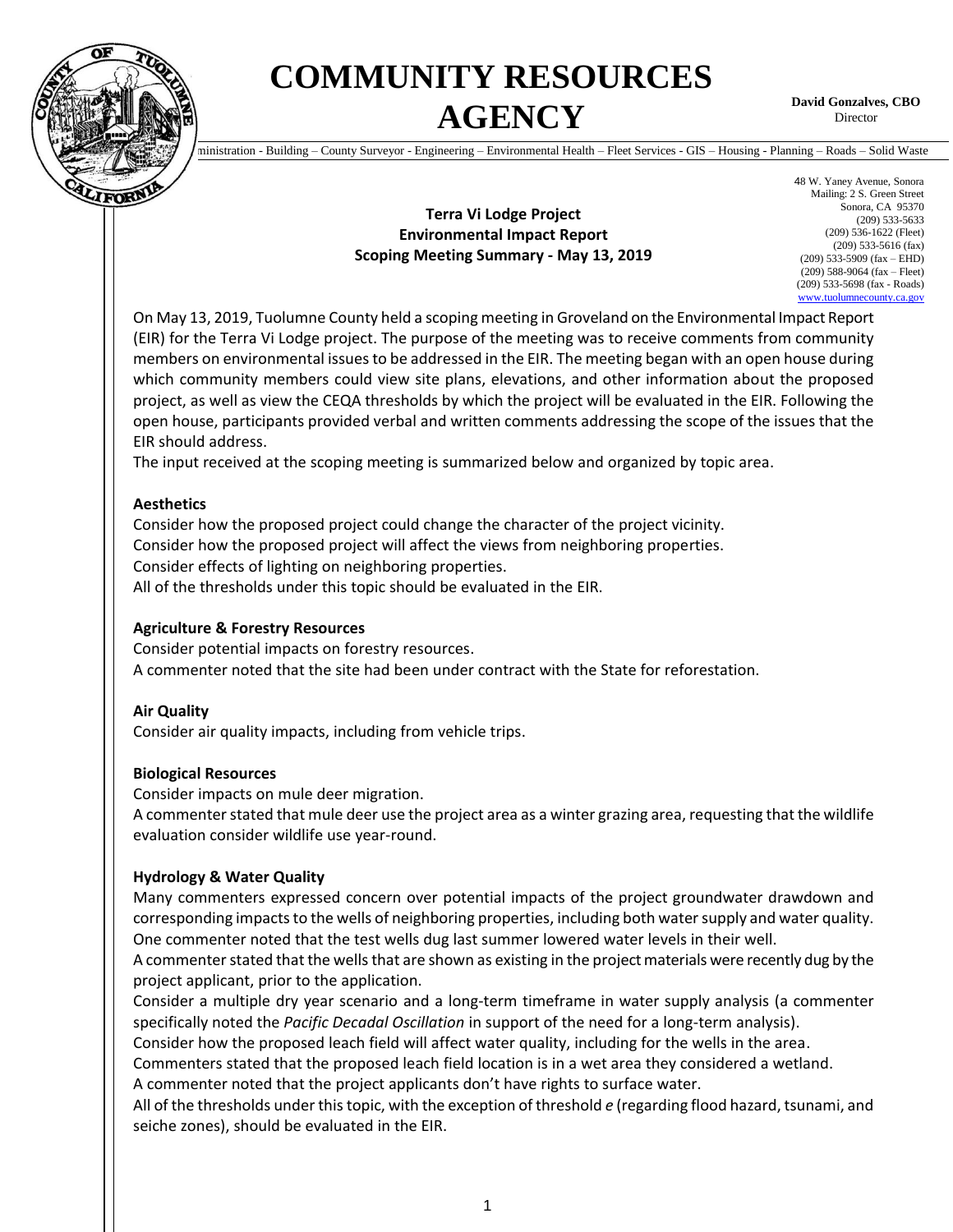# **Land Use & Planning**

Several commenters stated that the proposed use is not appropriate for the site. One commenter stated that the Commercial Recreation zoning district is not intended for the proposed use.

A commenter stated that the proposed project site is the result of an unlawful land division.

# **Noise**

Several commenters noted the need to consider noise impacts on neighboring properties, including from the proposed helipad.

#### **Population & Housing**

Consider population and housing impacts, including the availability of housing and potential impacts to housing supply.

# **Public Services**

Consider the limitations of fire protection services for area.

The Groveland Community Services District (GCSD) is currently studying fire and emergency medical services along the Highway 120 corridor, including for the proposed project.

Consider whether GCSD water and wastewater service would be needed for the proposed project.

A commenter requested that the County ensure that the community/GCSD is fairly compensated for providing fire and emergency medical services to the proposed project.

#### **Recreation**

Consider impacts of the proposed project on Tuolumne River recreation areas and on the Groveland park (i.e., from lodge guests).

#### **Transportation**

When evaluating transit service, consider whether YARTS will be reliable; a commenter suggested that YARTS buses would be full by the time they reach the proposed project.

Consider traffic entering Yosemite National Park on Highway 120, which can be very heavy on holiday weekends. Evaluate line-of-site and other safety concerns from vehicles entering and exiting the project from Highway 120. Also consider safety related to vehicles traveling to and from the project site along the whole Highway 120 corridor. Consider impacts on the Forest Service access road. A commenter asked whether the project's main access could be provided directly from Highway 120.

Consider effects of the proposed project on bicycle safety on Highway 120. A commenter suggested that the Highway 120 shoulder be widened in the project area.

# **Utilities & Service Systems**

A commenter stated that a public wastewater system is needed to serve the proposed project, and that the EIR should consider back-up options if the septic system fails.

Several commenters expressed concern over whether there is adequate infrastructure generally to serve the proposed project.

# **Wildland Fire**

Consider the potential for project occupants to start a fire (e.g., from a cigarette butt, firepits, etc.). Consider on-site wildfire risks.

Evaluate consistency with new CalFire regulations regarding development in high fire risk areas.

Many commenters expressed concern about emergency evacuation for the proposed project, and its impacts on evacuation of the surrounding area in an emergency. A commenter stated that there is only one evacuation route from the project site.

# **Cumulative**

Cumulative analysis should include the Under Canvas project, Berkeley Tuolumne Camp rebuild, and Yosemite Lakes Thousand Trails RV park expansion.